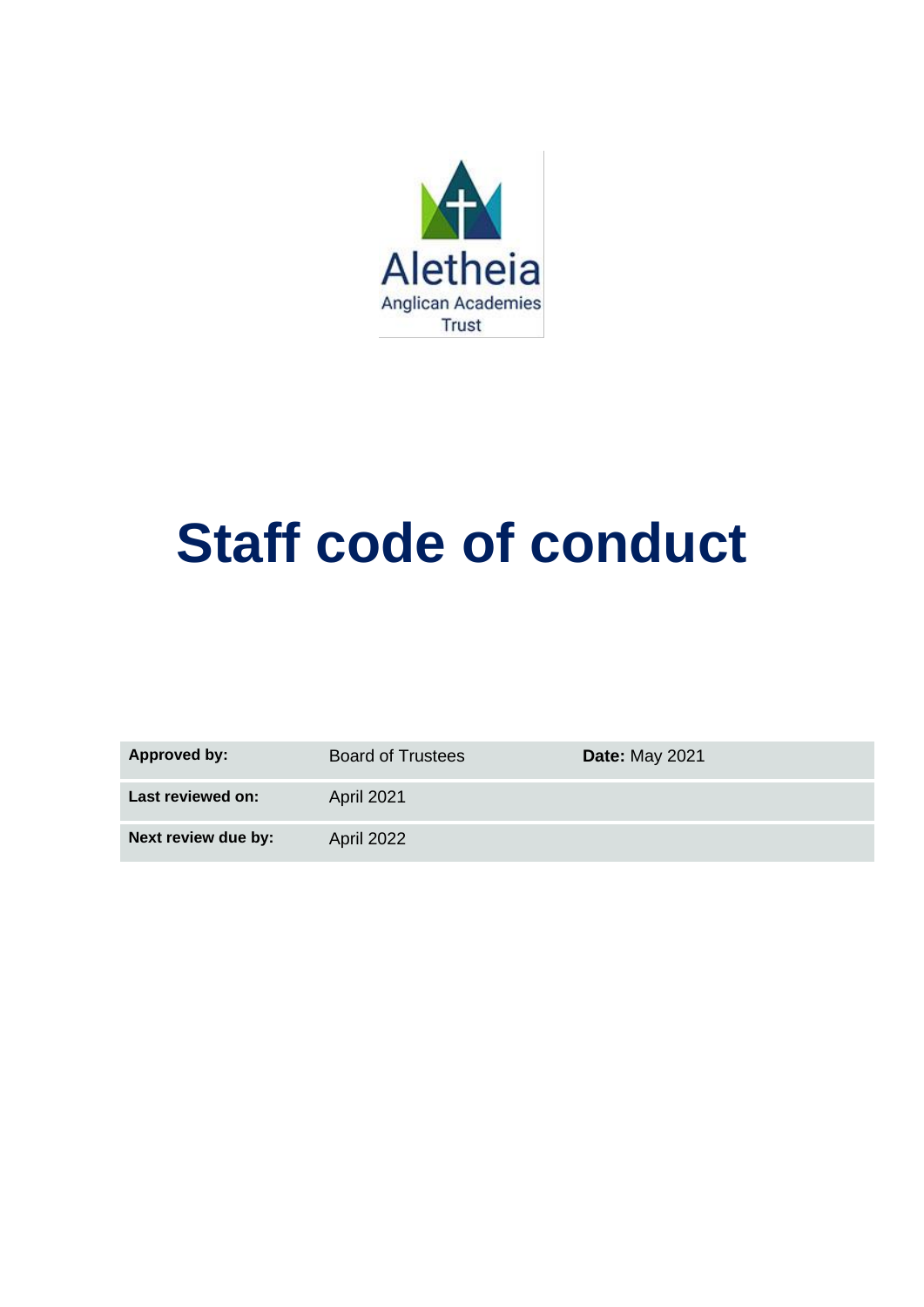#### **Contents**

| Part A:            | <b>Policy</b>                                       |
|--------------------|-----------------------------------------------------|
| Part B:            | <b>Professional Conduct</b>                         |
| Part C:            | <b>Safeguarding Pupils / Students</b>               |
| Part D:            | <b>ICT and Social Media</b>                         |
| Part E:            | <b>Business Conduct</b>                             |
| <b>Appendix 1:</b> | <b>Code of Conduct – Confirmation of Compliance</b> |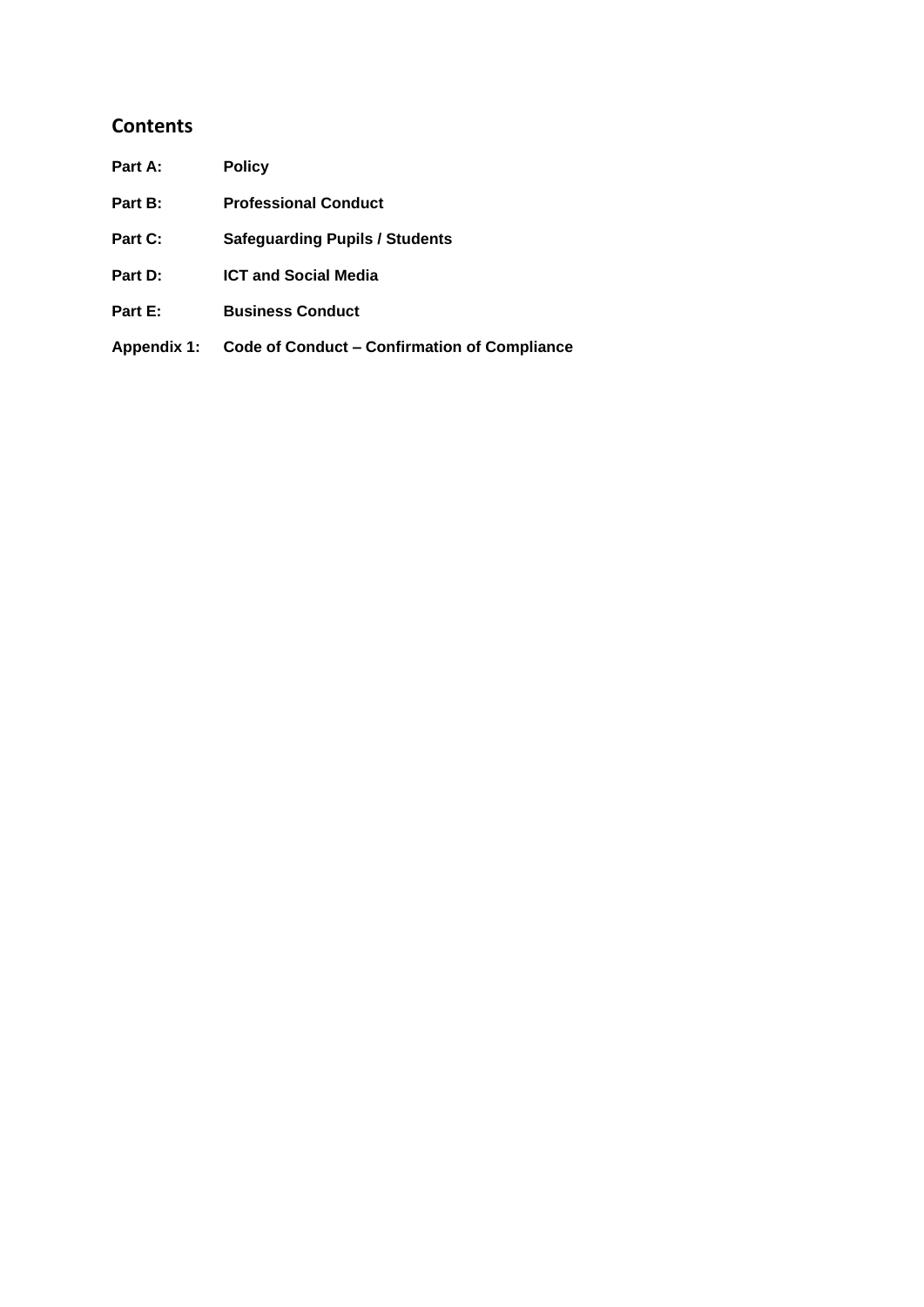### Part A: Policy

#### **1 Policy Statement**

The school expects the highest standards of personal and professional conduct from all Employees. As such the school requires all Employees to act in a manner which reflects the value and ethos of the school. Employees must ensure that their behaviour and actions are consistent with their position as a role model to students and are compatible with working with young people and in a school setting.

Employees must act with integrity, honesty and demonstrate ethical and respectful working practices towards students, colleagues, parents/carers and other members of the school community.

All employees have a responsibility to observe appropriate professional boundaries and act at all times in a manner which safeguards and promotes the welfare of students.

Employees must disclose any relevant information which may impact on their job role or suitability to work with young people or in a school setting.

The school requires employees to adhere to all school policies and observe the highest standards of business/financial practice.

Each employee has an individual responsibility to act in a manner which upholds the school's interests and protects its reputation.

Employees are accountable for their actions and conduct and should seek advice from their line manager or a member of the leadership team if they are not sure of the appropriate action to take.

Employees should be aware that a failure to comply with the following Code of Conduct could result in disciplinary action including dismissal.

This policy explains the school's expectations with regards to the conduct of employees in the following areas:

- Professional conduct
- Safeguarding Pupils/Students
- Use of ICT & Social Media
- Business conduct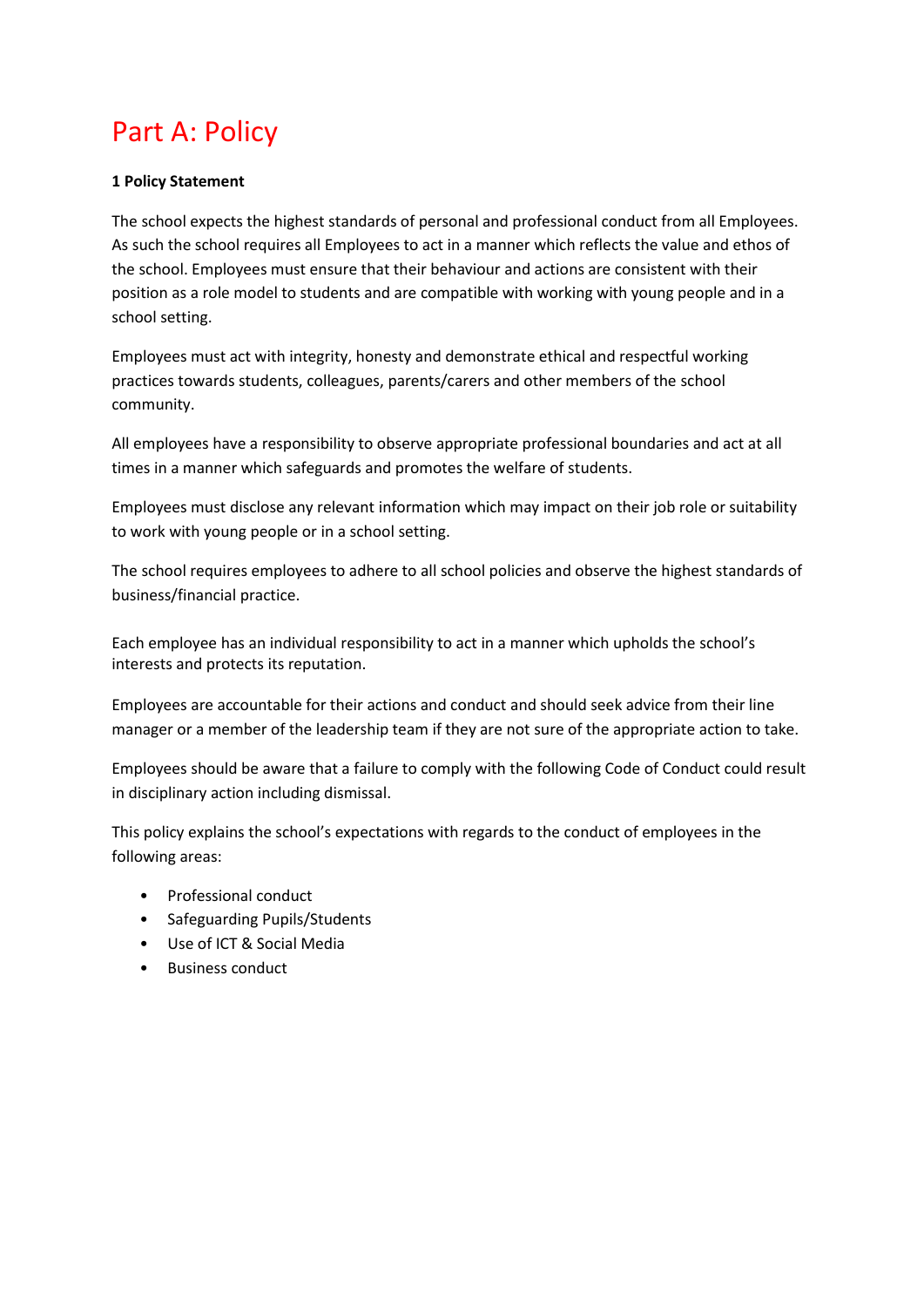#### **2 Scope**

This policy applies to all current employees. This policy should also be adhered to by all volunteers/governors/supply and agency workers engaged by the school.

Reference to the management role of the Headteacher/Head of School in this policy may include his/her identified nominee. In the case of the Headteacher/Head of School this management function is undertaken by the Chair of Governors.

*Note on terminology - Reference to 'employees' in this document should be considered to also include all volunteers/governors/supply and agency workers.*

#### **3 Adoption Arrangements and Date**

This policy has been approved by the Board of Trustees and adopted by the school's Full Governing Body. It supersedes any previous Code of Conduct.

#### **4 Responsibilities of the School**

- Explain the provisions of the Code of Conduct to employees and signpost employees to other relevant policies, document and guidelines
- Provide additional advice and guidance to employees in relation to queries they may have regarding the application of the code of conduct
- Coach, support and provide feedback to employees on their performance in relation to the required standards of conduct
- Take appropriate action at the earliest opportunity to address breaches of the expected standards of conduct.

#### **5 Responsibilities of the Employee**

- To read, understand and comply with the Code of Conduct at all times
- To use this code, alongside other relevant school policies and professional codes, to guide them in their role
- To seek guidance from the Headteacher/Head of School (or Chair of Governors in the case of the Headteacher/Head of School) if they are unclear about the conduct or actions expected of them
- To alert the Headteacher/Head of School (or Chair of Governors in the case of the Headteacher/Head of School) at the earliest opportunity if they are aware that they have conducted themselves in a way which may have breached the expected standards of conduct

#### **6 Reference to Other Sources of Information**

This Code of Conduct is not exhaustive and does not replace the general requirements of the law, common sense and good conduct.

The Code of Conduct should be read in conjunction with a number of associated policies relating to conduct.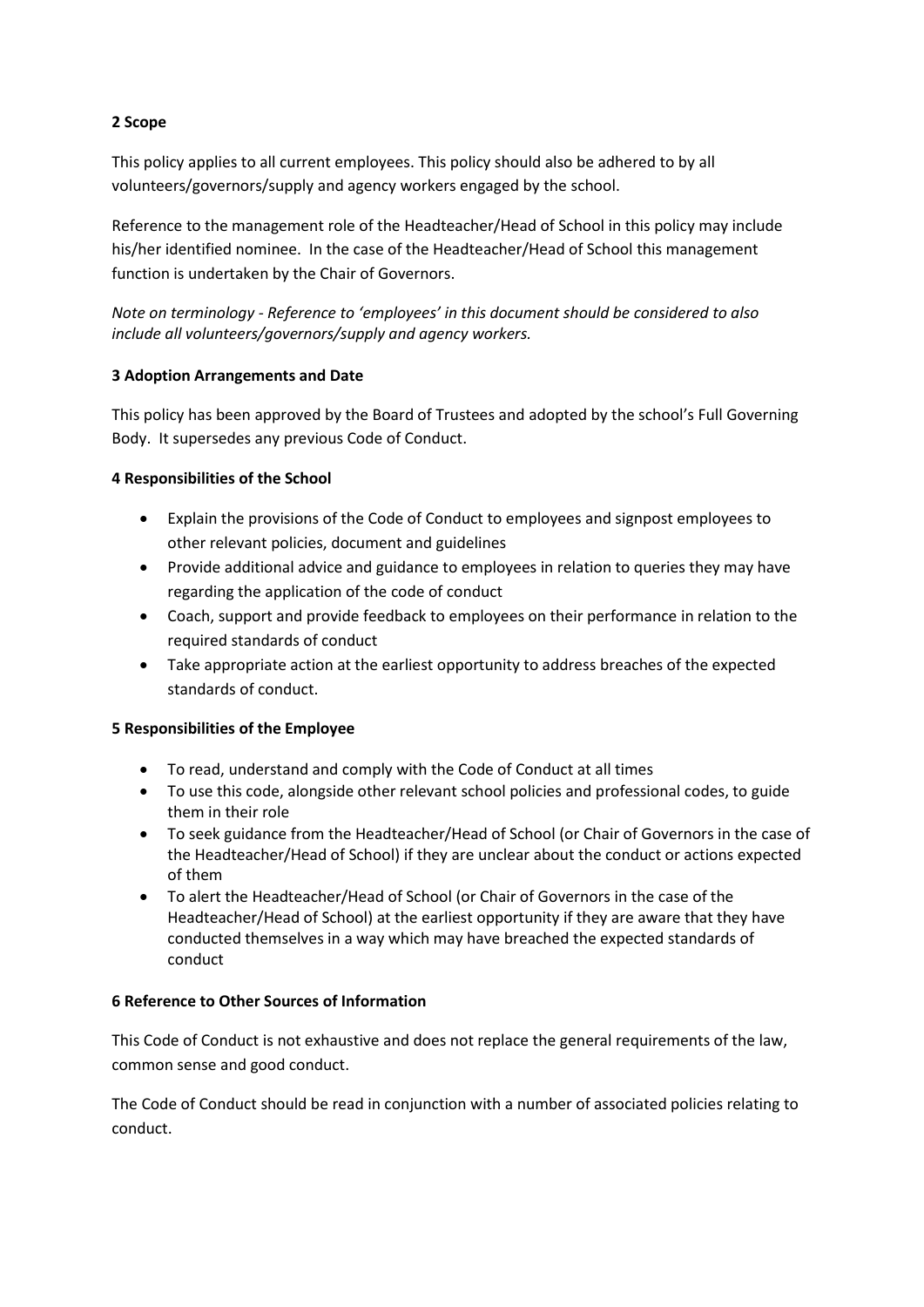In addition to this policy, all staff employed under Teachers' Terms and Conditions of Employment have a statutory obligation to adhere to

- the provisions of the STPCD
- the latest 'Teachers' Standards 2012'
- part 2 of the Teachers' Standards Personal and Professional Conduct (in relation to this policy)

Whilst this is a contractual requirement of teaching posts only, the school expects all employees to reflect these expectations in their conduct.

Part 2 of the Teachers' Standards can be access on line via:

[https://assets.publishing.service.gov.uk/government/uploads/system/uploads/attachment\\_data/file](https://assets.publishing.service.gov.uk/government/uploads/system/uploads/attachment_data/file/665520/Teachers__Standards.pdf) [/665520/Teachers\\_\\_Standards.pdf](https://assets.publishing.service.gov.uk/government/uploads/system/uploads/attachment_data/file/665520/Teachers__Standards.pdf)

All employees must also ensure they have read, understood and comply with part 1 of Keeping Children Safe in Education (September 2020).

Staff must also have due regard to other professional codes, policies and guidance which may be relevant to their specific role.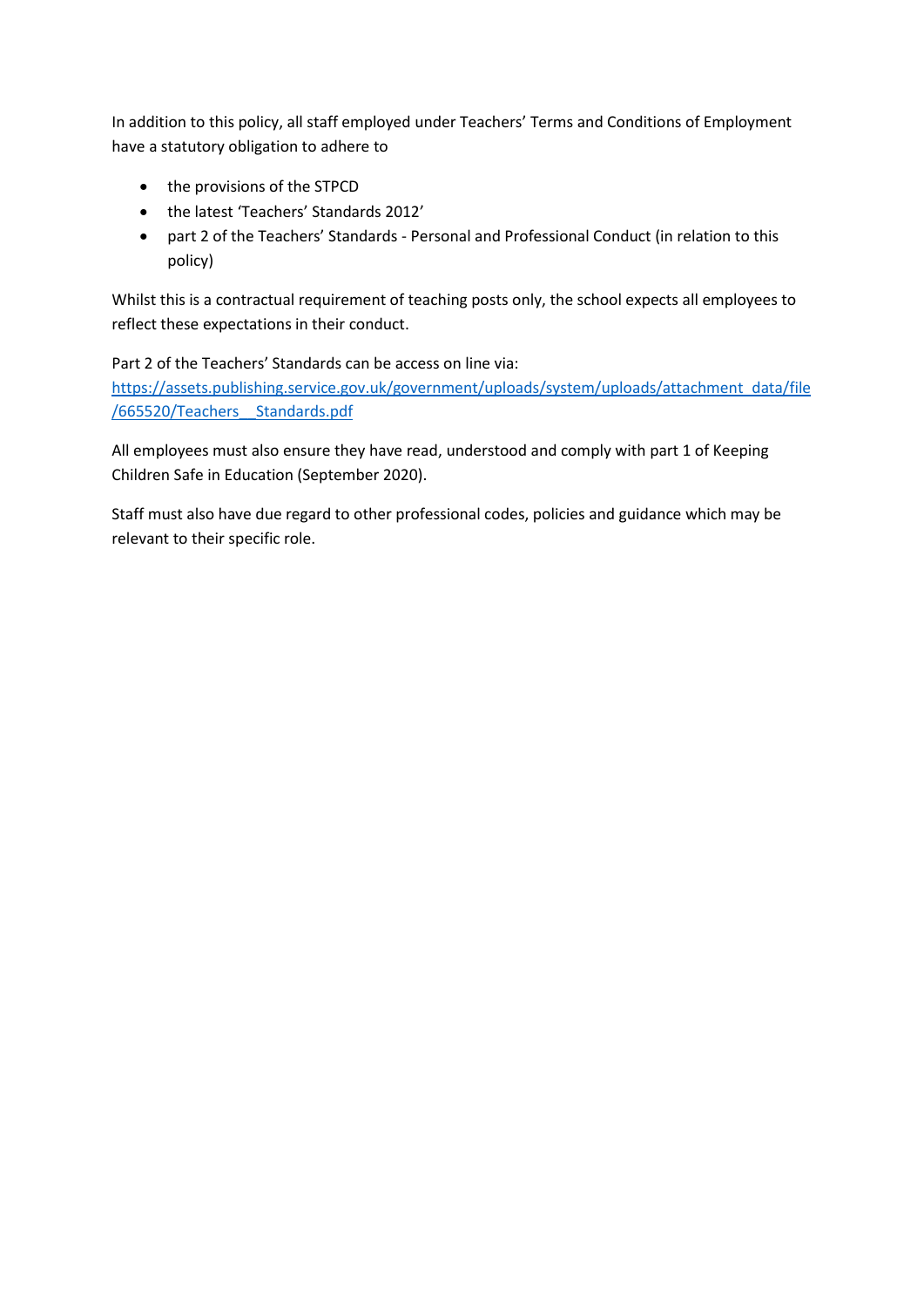# Part B: Professional Conduct

#### **7 General**

Employees are expected to demonstrate consistently high standards of personal and professional conduct.

Employees are required to work in a diligent and conscientious manner.

Employees are expected to work to the requirements of their job and are required to respect managerial authority and follow reasonable instructions.

Employees must conduct themselves in a manner which reflects the ethos and Christian values of the school and adhere to school policies and procedures at all times.

Employees should ensure they work their contracted hours and are expected to maintain a high level of attendance and punctuality.

Employees have a duty to follow the staff absence procedures.

#### **8 Honesty and Integrity**

Employees must maintain high standards of honesty and integrity in their work.

Employees should not behave in a manner which would call into question their motivation or intentions.

During the course of their work Employees should ensure they do not:

- Provide false/misleading information
- Destroy or alter information/records without proper authorisation
- Withhold information or conceal matters which they could reasonably be expected to have disclosed
- Misrepresent the school or their position
- Accept or offer any form of bribe/inducement or engage in any other corrupt working practice

Should an Employee become aware of any conduct on the part of a colleague, which raises concerns regarding health and safety, safeguarding or criminal activity, they have a duty to disclose this.

Allegations concerning fraudulent, dishonest or corrupt practices or the falsification or withholding of information may be addressed as a disciplinary matter.

#### **9 Setting an Example**

School staff are role models and must adhere to behaviour that sets a good example to all the pupils/students within the school and is appropriate in a school setting.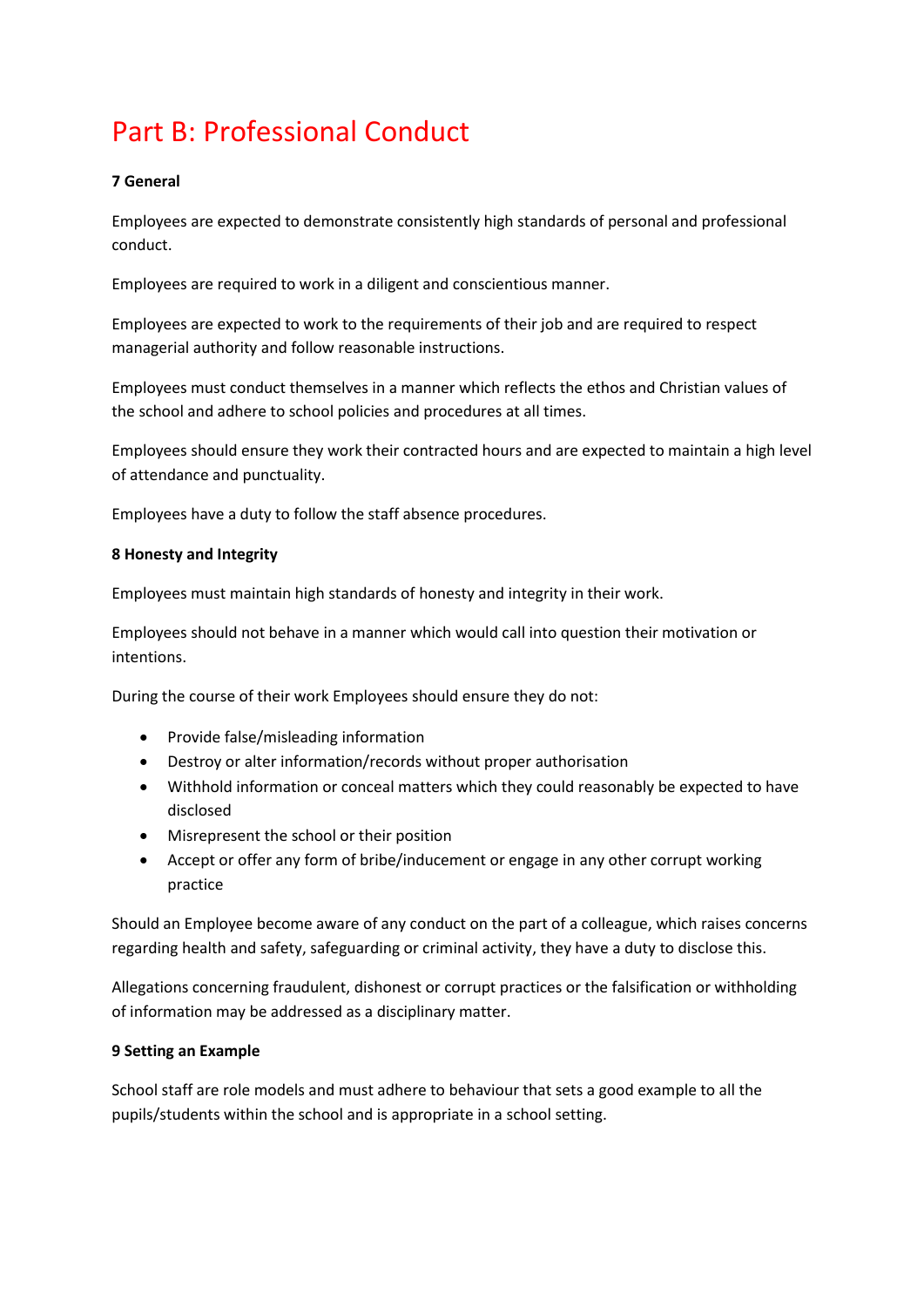This includes:

- Refraining from abusive or potentially offensive/discriminatory language or actions
- Demonstrating tolerance and respects towards others
- Observing boundaries appropriate to a school setting
- Ensuring any topics of conversation with pupils/students are suitable to the school setting/curriculum
- Refraining from allowing personal/political opinions to impact on the discharge of duties and/or unduly influence pupils /students
- Maintaining high standards of personal presentation, attendance and punctuality

Should employees be in doubt about the appropriateness of their behaviour they should seek guidance from the Headteacher/Head of School. Breaches of expected behaviour may be considered under the disciplinary procedure.

#### **10 Confidentiality**

Employees may have access to confidential or sensitive information about pupils/students, colleagues or the business and operation of the school as part of their job role.

Such information must not be disclosed to any person who is not entitled to have access to this or legitimately needs it for work purposes.

Specifically, all employees must:

- Work in accordance with the requirements of the Data Protection Act 2018 and the Freedom of Information Act 2000
- Observe the School's procedures for the release of information to other agencies and members of the public
- Not use or share confidential information inappropriately or for personal gain
- Not speak inappropriately about the school community, pupils, parents, staff or governors including discussing incidents, operational or employment matters with parents/members of the public
- Ensure all confidential data is kept secure and password protected

Should Employees be in doubt about the appropriateness of sharing information they should seek guidance from the Headteacher/Head of School.

#### **11 Working Relationships & Relationships with other Stakeholders/Community**

The school expects employees to maintain positive and professional working relationships. Colleagues, students, parents and other stakeholders should be treated with dignity and respect.

Employees should be polite and courteous in their interactions with parents/pupils and other stakeholders/members of the School community.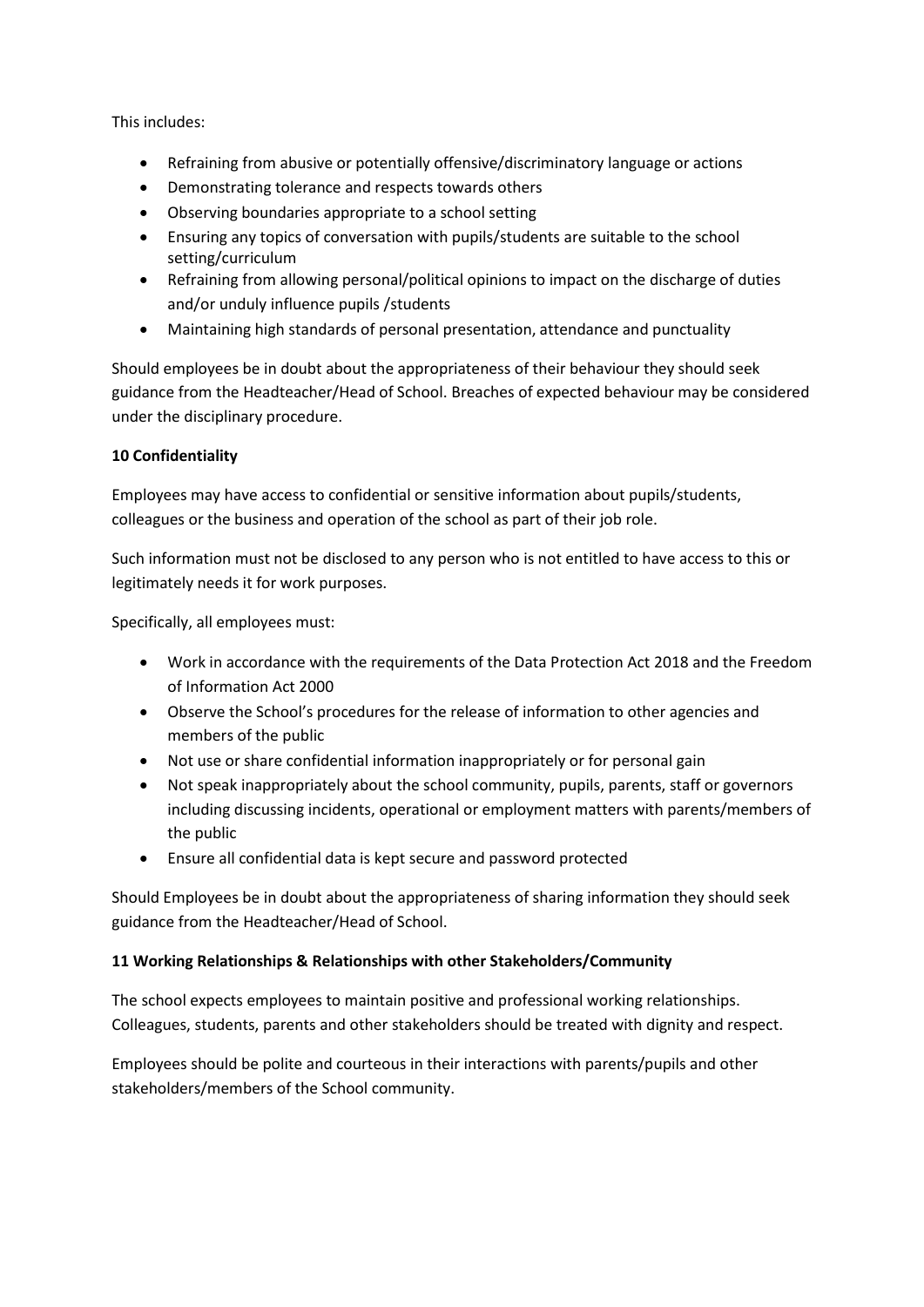Behaviour which constitutes bullying and harassment, intimidation, victimisation or discrimination will not be tolerated and may be addressed via the school's disciplinary policy. This includes physical and verbal abuse and use of inappropriate language or unprofessional behaviour with colleagues, children and parents.

Where an individual is employed in a school in which their child is a student they should ensure that appropriate professional boundaries are maintained.

Employees should treat all stakeholders in a fair and equitable way and not behave in a manner which may demean, distress, offend or discriminate against others.

Employees should ensure that policies relating to equality issues are complied with.

Employees should be aware of the school's Complaint Procedure and address any concerns from parents/pupils and other stakeholders in accordance with this document.

#### **12 Conduct Outside of the Workplace**

Employees must not engage in conduct outside of work which has the potential to:

- Affect or is likely to affect the suitability of the employee to undertake their job role or work with children/young people or in a school setting
- Impact on the operation or reputation or standing of the school
- Impact on the operation or reputation of the school's relationship with its staff, parents, pupils, or other stakeholders
- Seriously undermine the trust and confidence that the school has in the employee to undertake their job role or work with children/young people or in a school setting

The above actions may be the subject of disciplinary action which could lead to dismissal.

#### **13 Duty to Disclose**

Employees have a duty to immediately disclose to the Headteacher/Head of School (or Chair of Governors in the case of a Headteacher/Head of School) prior to the start of their employment, at the start of their employment or during the course of their employment, any change in their circumstances or any information which may affect or is likely to affect the suitability of the employee to undertake their job role or work with children/young people or in a school setting.

This includes, but is not restricted to:

- the employee being subject to any police investigation/enquiry, arrest, ban, charge, caution, reprimand, warning, fine or pending prosecution or criminal conviction. This includes any actions committed overseas which would be subject to a police investigation or formal action if such actions had been committed in any part of the United Kingdom
- the employee being subject to any referral, made to, or any investigation, proceedings, or prohibition order being undertaken by the Teaching Regulation Agency, General Teaching Council for Scotland, or the Education Workforce Council in Wales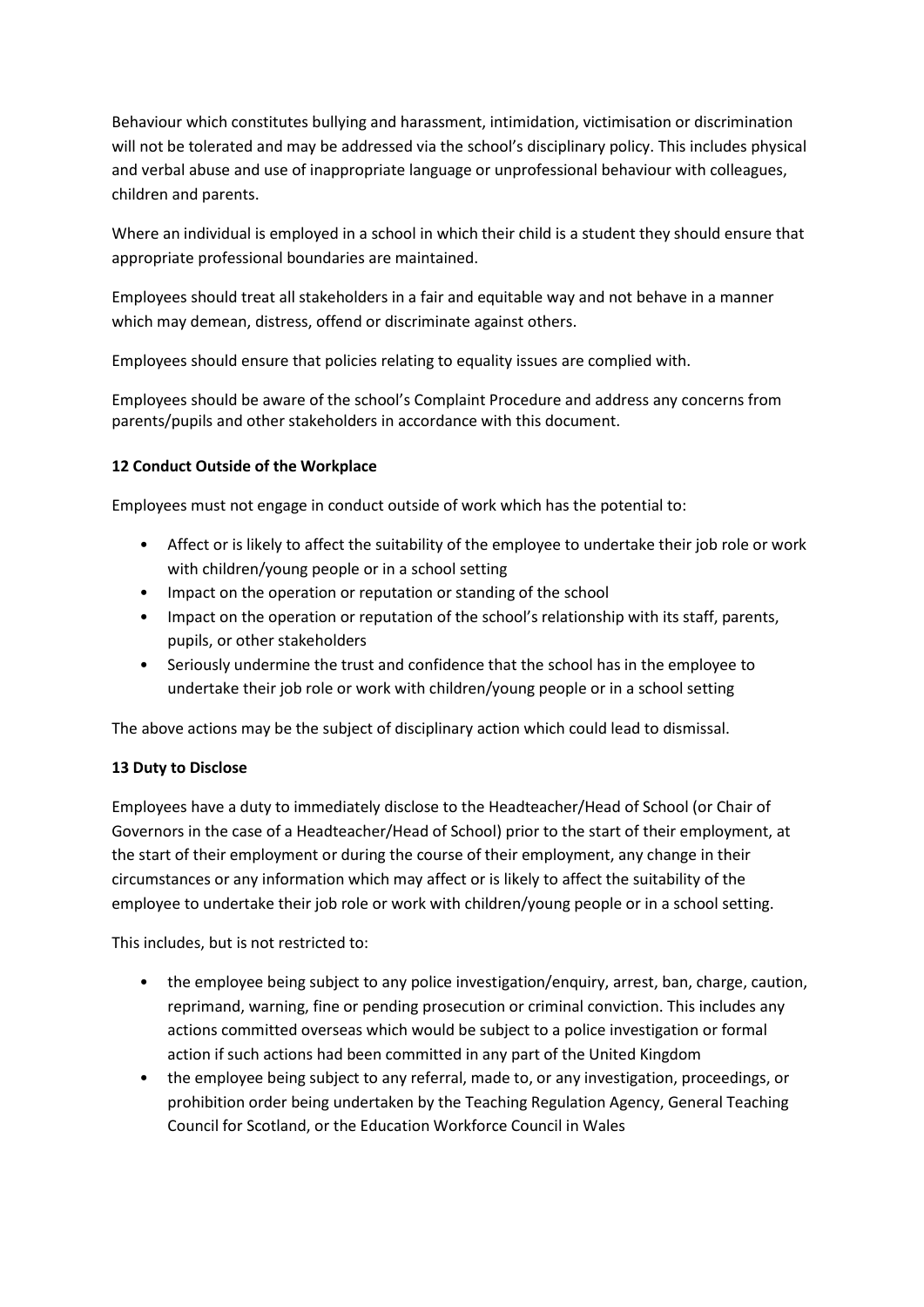- the employee being subject to the inclusion on the DBS Children's Barred List and any change in DBS status during employment, or any referral, made to, or any, investigation or proceedings being undertaken by the DBS
- the employee being subject to any referral, made to, or any investigation, proceedings, or prohibition order being undertaken by any other regulatory or professional authorities or actions of other agencies relating to child protection and/or safeguarding concerns
- the employee being subject to any orders made in relation to the care of children, the refusal or cancellation of registration relating to childcare, or children's homes, or being prohibited from private fostering
- the employee being subject to any 'live' disciplinary process, formal sanction or any other relevant information arising from a previous or current secondary employment/voluntary work which may impact on the employee's suitability to undertake their role or work with children/young people or in a school setting. This includes substantiated safeguarding allegations

This list is not exhaustive. Should an employee be unclear about whether it is appropriate to disclose a matter they are encouraged to seek guidance from the Headteacher/Head of School (or Chair of Governors in the case of a Headteacher/Head of School) at the earliest opportunity.

Employees must also report any current or historical information in the public domain, or which is likely to come into the public domain which may be of relevance to their job role or their suitability to work with children/young people or in a school setting or matters which may be subject to adverse media attention or have a detrimental impact on the reputation of the school.

In all cases disclosures will be handled sensitively and discretely, and in accordance with the relevant data protection principles and the data protection act. Such disclosures may result in a suspension from duties while an investigation or risk assessment takes place. The Headteacher/Head of School will discuss this with the employee in the context of their role and responsibilities in order to help safeguard children and other employees at the School.

Any failure to disclose any information required in the course of employment, or any other information that may have a bearing on an individual's suitability to carry out their job role or work with children/young people or in a school setting, may be the subject of disciplinary action which could lead to dismissal.

#### **14 Secondary Employment**

Employees should ensure that their activities outside of work do not conflict with their duty to the school.

Employees must discuss with their Headteacher/Head of School and obtain their consent before taking up additional paid/unpaid employment or engaging in any other business.

Requests will not be unreasonably refused providing that:

• It does not affect or is unlikely to affect the suitability of the employee to undertake their job role or work with children/young people or in a school setting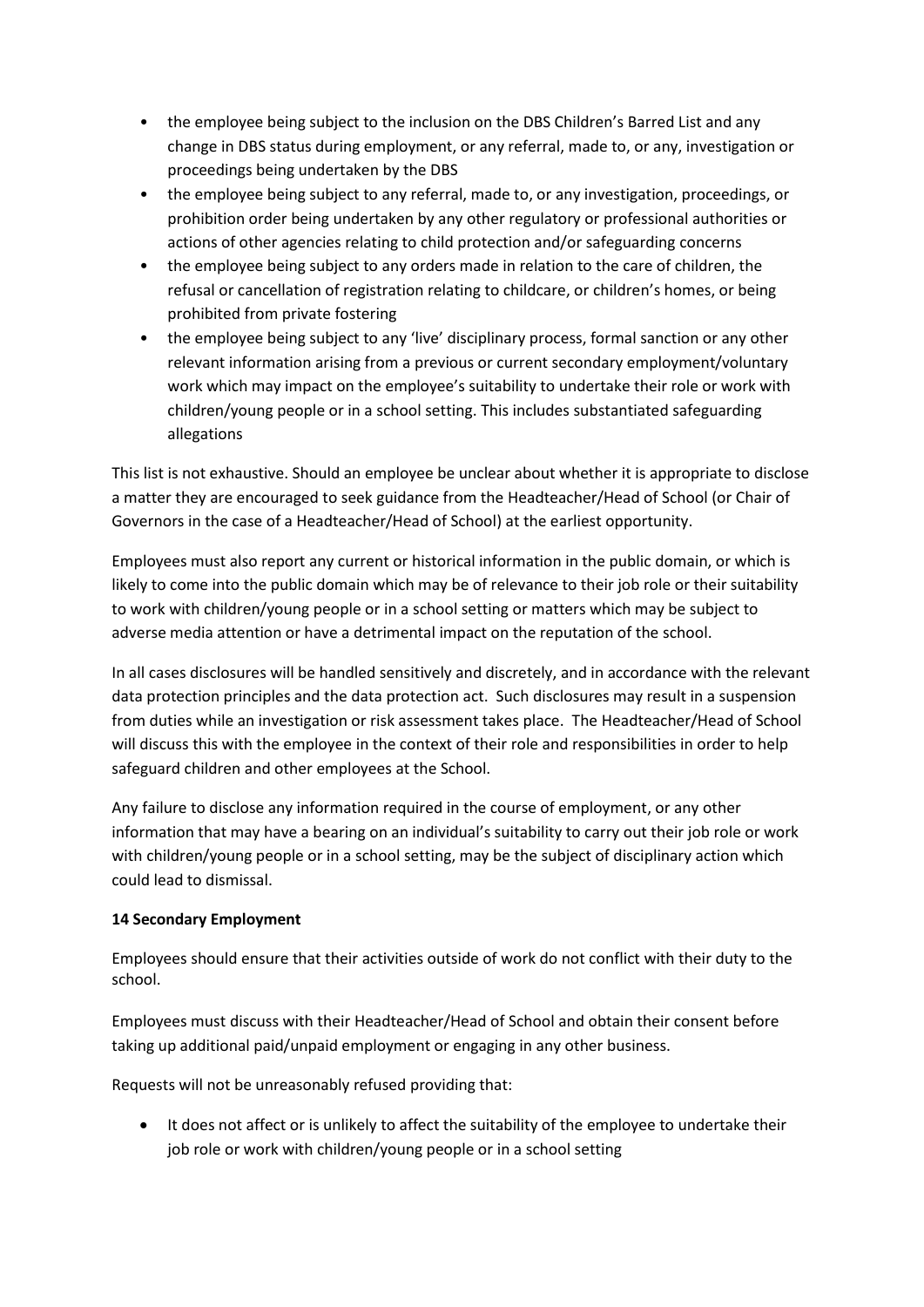- It does not conflict with the interests of the school/MAT or have the potential to bring the school/MAT into disrepute
- There is no detrimental impact on an employee's work performance or their own or others health and safety
- Privileged or confidential information is not shared
- Work is undertaken outside of the school and of contracted hours of work
- The activity is not in direct competition with those of the school

It is an employee's responsibility to monitor the hours they work and ensure they are rested and refreshed to be able to carry out their role. An average working week of 48 hours across all employments should not normally be exceeded unless the employee has elected to opt out of the Working Time Regulations.

#### **15 Dress and Presentation**

All employees must ensure their dress, personal appearance and personal hygiene is appropriate to the professional nature of their role in the school and promotes a professional image.

Dress should be appropriate to the activities an employee is engaged in and any related health and safety requirements. All classroom and office based staff should wear appropriate, office attire. PE and practical subject staff should wear appropriate clothing relating to their subject area.

Suitable protective equipment must be worn where provided and appropriate.

Uniforms should be worn where provided.

Employees should wear their identity badges/lanyards at all times.

Employees should not dress in a manner that is potentially offensive, revealing or sexually provocative.

Wherever possible, tattoos and body piercings should not be exposed (except earrings).

The school recognises the diversity of cultures and religions of its employees and will take a sensitive approach where this affects dress and uniform requirements.

#### **16 Smoking and the use of drugs and alcohol**

The school is a no-smoking environment. Smoking and the use of e-cigarettes or "vaping" is not allowed on school premises or during working time. Staff should also refrain from smoking immediately outside of the school entrances and in the alleyways.

Employees must not consume/use alcohol, illicit drugs or other illegal substances in the workplace or be under the influence of such substances whilst at work.

Employees must ensure that any use of alcohol/other substances outside of work does not adversely affect their work performance, attendance, conduct, working relationships, health and safety of themselves and others or damage the school's image and reputation.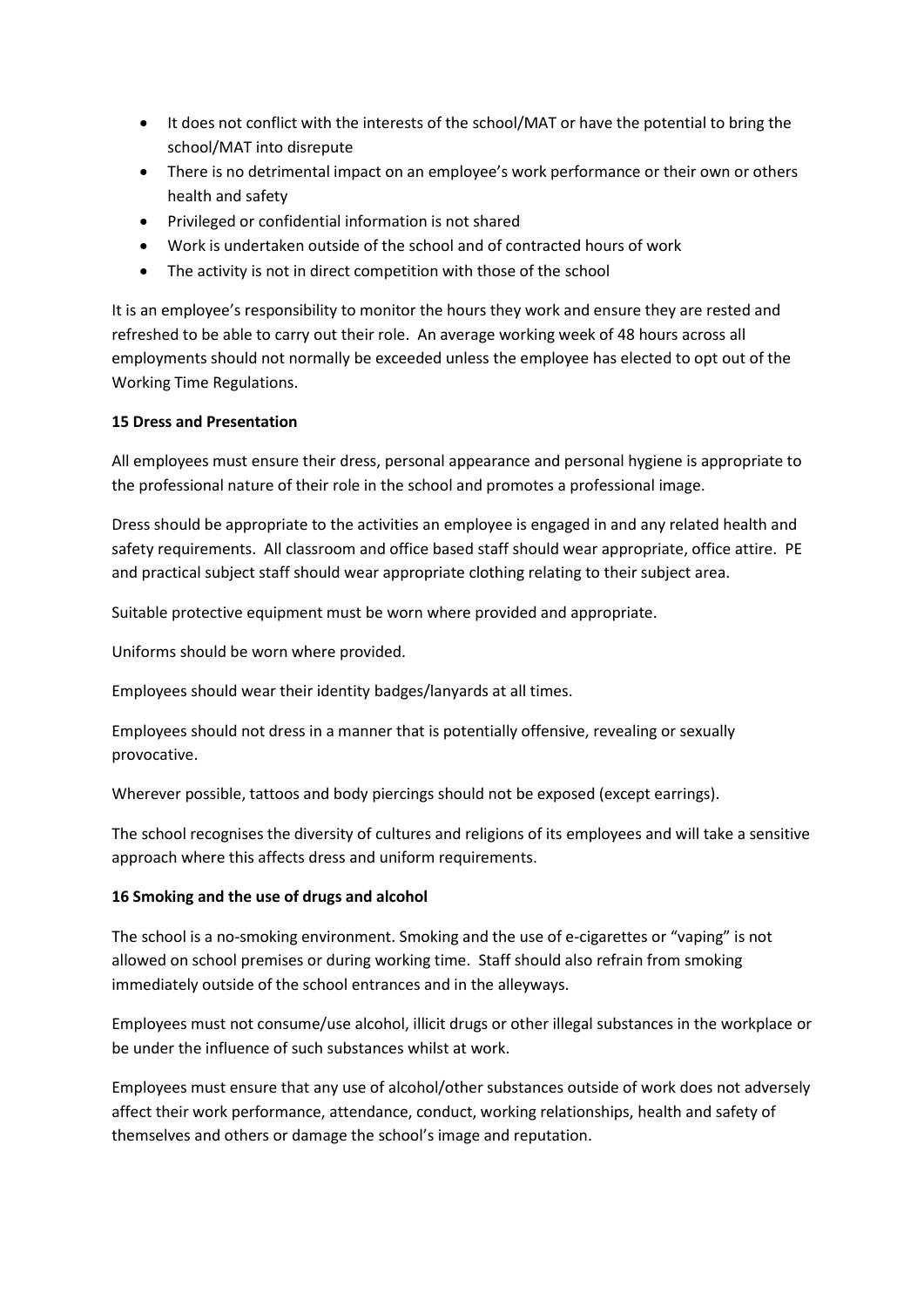#### **19 Health and Safety at Work**

All employees must, by law, take reasonable care for their own health and safety and that of others in the workplace.

Employees are required to comply with the school's Health and Safety policy and agreed procedures at all times.

This includes:

- avoiding risk of injury or danger to yourself or others
- using any protective clothing and equipment supplied
- complying with hygiene requirements
- reporting, at the earliest opportunity, any hazards, defects, accidents or incidents to the Headteacher/Head of School or other designated person
- not interfering with, or misusing, anything provided for health, safety or welfare
- informing the school of any medical condition or medication which has been prescribed which may have an impact on health and safety in the workplace

Managers/leaders should also be aware of and comply with any additional health and safety obligations associated with their role.

#### **20 Contact with the Media**

All enquiries from the media should be directed to the Headteacher/Head of School.

Employees should not make contact with or comment to the media about matters relating to the school without the prior approval of the Headteacher/Head of School.

Employees should speak to the Headteacher/Head of School in the first instance about any concerns they have regarding their own employment or operation of the school and/or may refer to the school's Whistleblowing or Grievance policies if they wish to raise a formal complaint.

Should an employee speak directly to the media about non-school matters, care should be taken to ensure that it is clear that any opinions expressed are personal and that the individual is not acting on behalf of/representing the school.

Any contact with the media in a personal capacity should be compatible with the employee's role and their position working with children/young people or in a school setting and must not negatively impact on the reputation of the school.

#### **21 Whistleblowing**

Employees may raise concerns about any aspect of the operation of the school which is not directly related to their own employment through the Whistleblowing Policy.

Employees raising a concern with reasonable grounds for doing so will not be subject to discrimination, harassment or victimisation.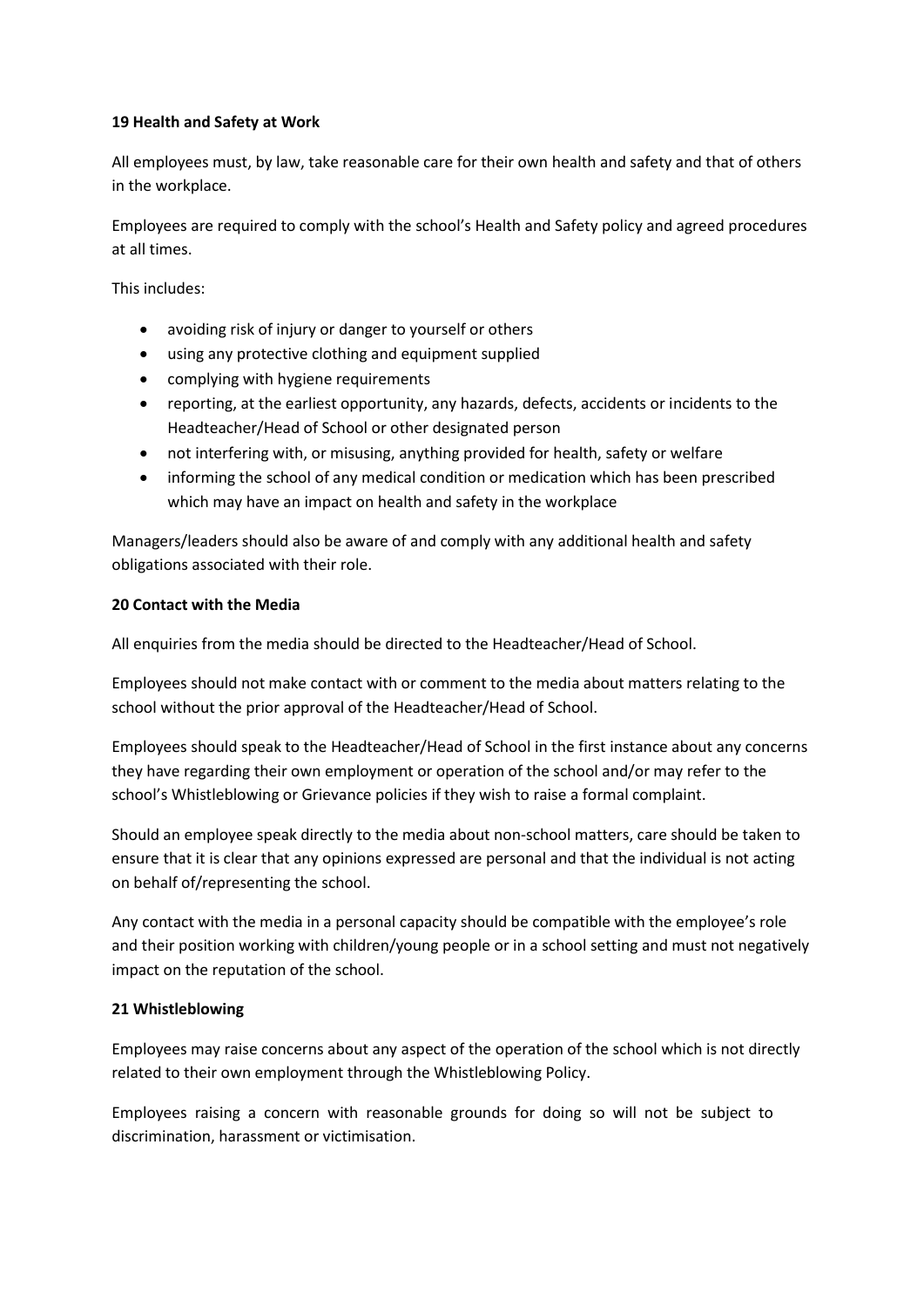#### **22 Misconduct**

Failure to follow the Code of Conduct may result in disciplinary action, including dismissal.

Employees should ensure they are familiar with type of conduct which may be regarded as a breach of school rules.

Examples of behaviours which are likely to be regarded to constitute misconduct are set out in the Appendix to the school's Discipline and Conduct Policy and Procedure. Allegations of misconduct will be managed in accordance with this procedure.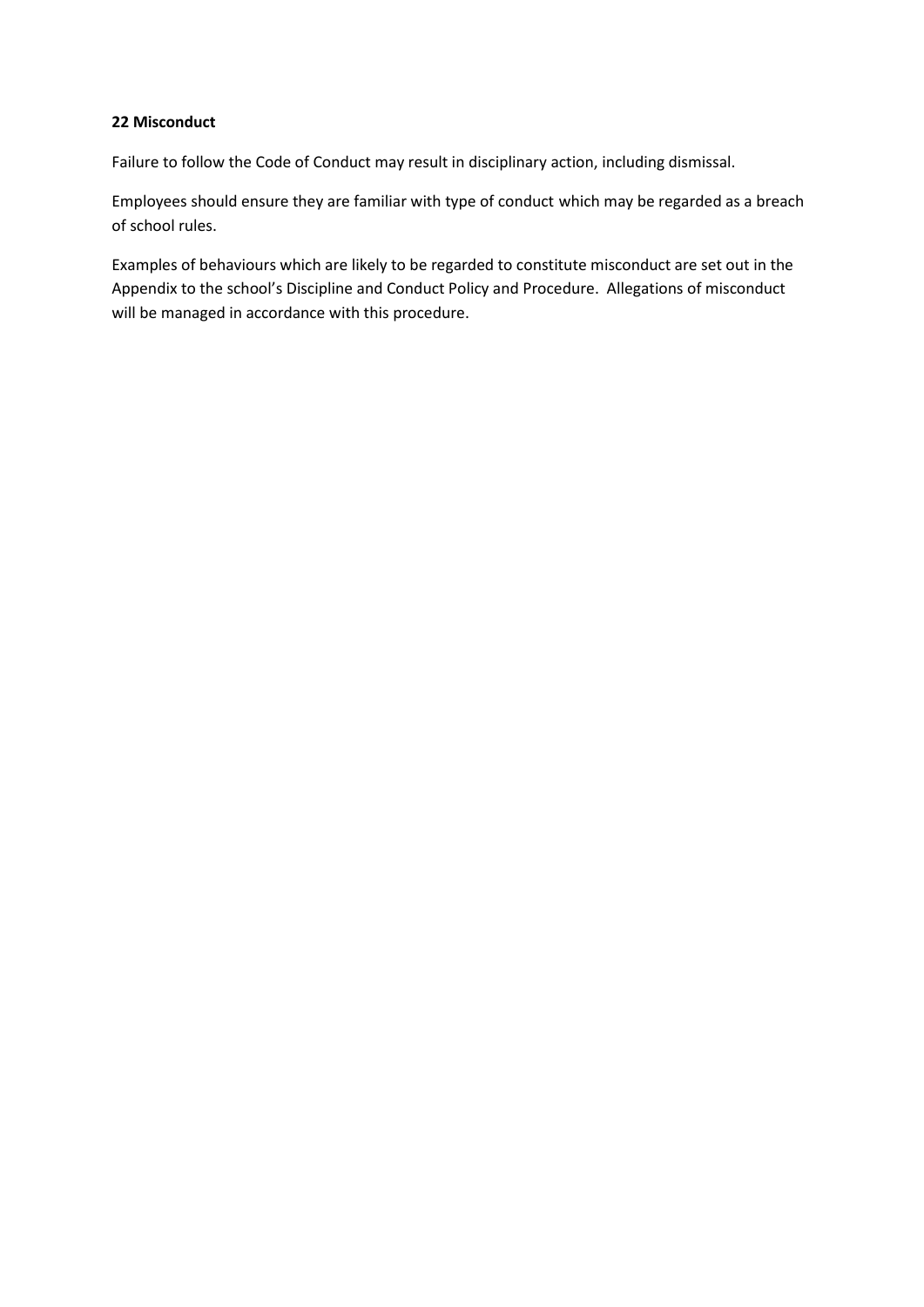# Part C: Safeguarding Pupils/Students

#### **23 General Obligations**

All Employees have a responsibility to:

- Safeguard pupils/students from physical abuse, sexual abuse, emotional abuse and neglect
- Promote the welfare of pupils/students and provide a safe environment in which children can learn
- Identify children who may be in need of extra help or who are suffering, or are likely to suffer, significant harm
- Report as soon as possible and without delay any concerns regarding child protection/safeguarding to the Headteacher/Head of School/Designated Safeguarding Lead (or Chair of Governors where concerns relate to the Headteacher/Head of School)

All Employees must ensure they have read, understood and comply with:

- Part 1 of Keeping Children Safe in Education (September 2020).
- The school's Safeguarding/Child Protection Policy
- The school's Behaviour Management Policy
- Additionally, employees with managerial responsibilities must ensure they comply with the school's procedure for Managing Allegations Against Staff (appendix 3 of the school's Child Protection Policy) and parts 2-4 of Keeping Children Safe in Education
- The school will specify any other relevant documents

Employees must attend and comply with any training as required by the school associated with the safeguarding of pupils/students.

#### **24 Appropriate relationships with students**

Employees must maintain appropriate professional boundaries with all students.

Employees are expected to act in an open and transparent way that would not lead any reasonable person to suspect their actions or intent. In order to protect both children and themselves, employees should also avoid behaviour that might be misinterpreted by others.

It is not acceptable, for example, to give a child a lift home in a private vehicle without prior arrangement via the DSL, Headteacher/Head of School or other member of the leadership team.

#### **25 Allegations against Members of Staff and Volunteers**

All Employees have a duty to report to the Headteacher/Head of School/DSL at the earliest opportunity the conduct of a colleague which may place a child at risk.

Where the concerns relate to the Headteacher/Head of School these should be reported to the Chair of Governors. Failure to report such concerns may be regarded as a disciplinary matter.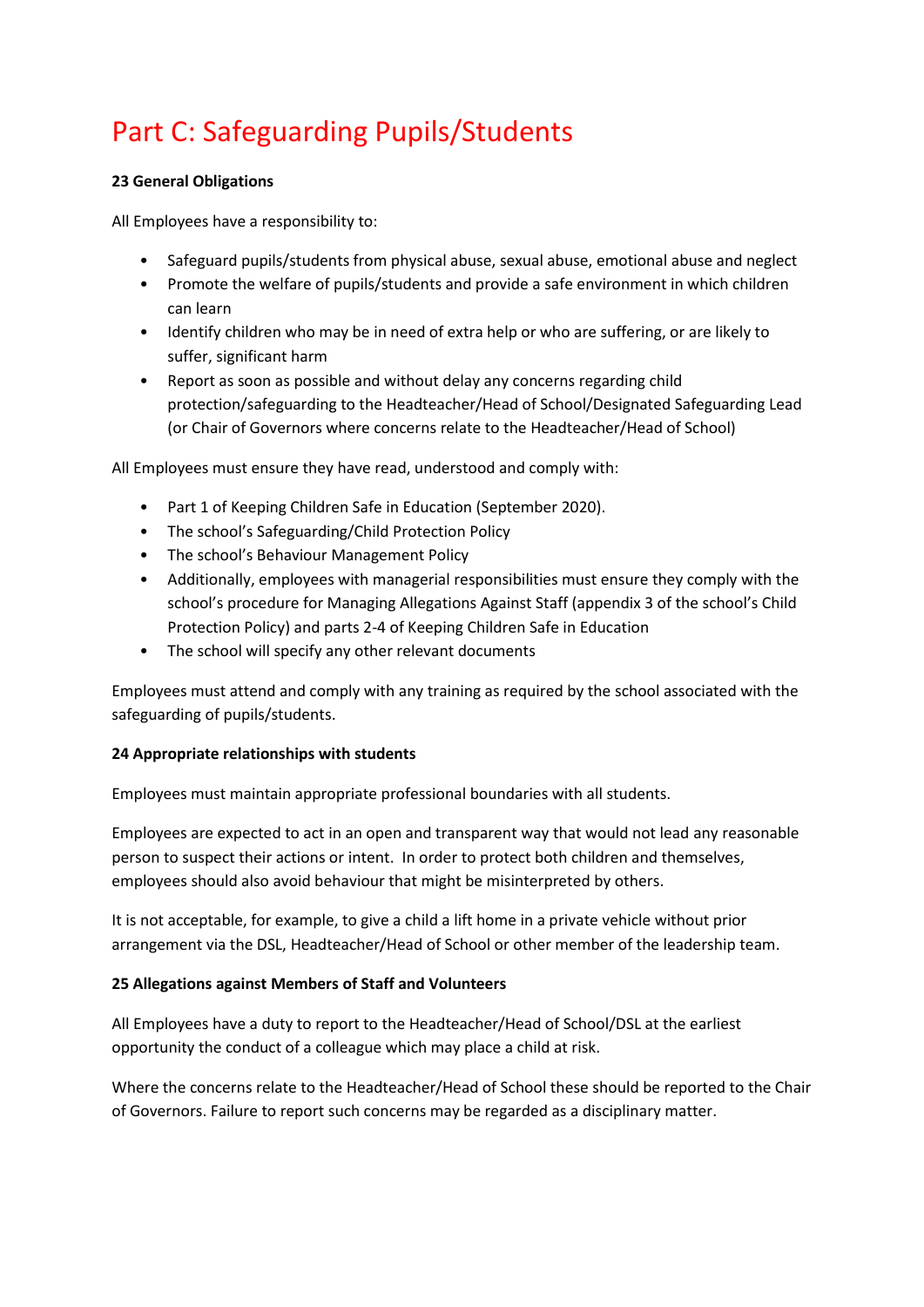#### **26 Guidance for Safer Working Practice**

Employees are required to read, understand and comply with the Guidance for Safer Working Practice for those working with Children and Young People in Education Settings. This guidance can be accessed on line via:

[https://www.saferrecruitmentconsortium.org/GSWP%20COVID%20addendum%20April%202020%2](https://www.saferrecruitmentconsortium.org/GSWP%20COVID%20addendum%20April%202020%20final-2.pdf) [0final-2.pdf](https://www.saferrecruitmentconsortium.org/GSWP%20COVID%20addendum%20April%202020%20final-2.pdf)

This document explains the school's specific expectations with regard to safeguarding students and contains practical guidance on behaviours which constitute safe working practice.

Employees should seek immediate guidance from their Headteacher/Head of School/Leadership team if they are unclear about the conduct or actions expected of them.

#### **27 Other Safeguarding Considerations**

#### *Prevent Duty*

Schools have a duty to protect children/young people from radicalisation and extremism.

All staff have a responsibility to undertake regular Prevent Duty training and report any concerns about pupils/students who may be 'at risk' to the Headteacher/Head of School/DSL.

#### *Female Genital Mutilation*

Teachers have a legal duty to report to the police where they discover an act of Female Genital Mutilation appears to have been carried out on a student.

All Staff have a responsibility to discuss any concerns with the Headteacher/Head of School/DSL.

Please refer to Part 1 and Annex A of Keeping Children Safe in Education (September 2020) for further guidance.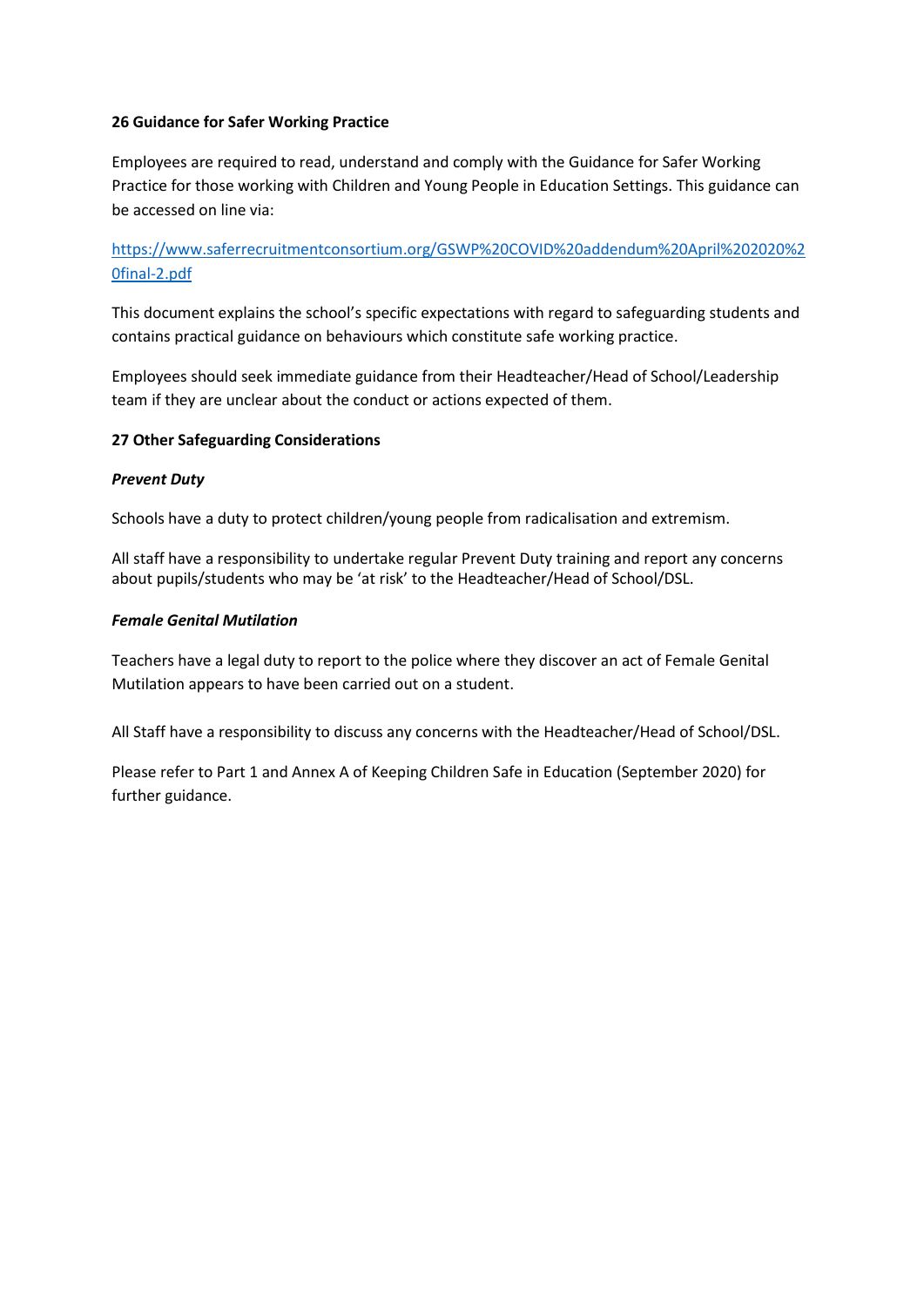# Part D: ICT and Social Media

Employees should ensure that they have read, understand and comply with the school's ICT Acceptable Use Policy at all times.

Whilst at work or using a work device all employees must:

- Ensure all electronic communication with students, parents/carers, colleagues and other stakeholders is compatible with their professional role, appropriate boundaries and in line with school policies.
- Not use personal ICT equipment to browse, create, transmit, display, publish or forward any materials/images which are illegal or could offend, harass, or upset others or anything which could bring an employee's professional role or the school/MAT into disrepute.
- Ensure that ICT system security is respected, and password protocols are observed, including the use of strong passwords (a mixture of upper and lower case letter, symbols and numbers) and encryption.
- Not install personal software on school equipment or make unauthorised copies of school registered software.
- Limited use of school internet, email and ICT equipment for personal purposes is permitted, provided this is within the scope of the school's ICT Acceptable Use Policy and does not impact on an individual's job role. This should never be done whilst teaching or in the company of students.
- Access to gaming, gambling, social networking sites or internet chatrooms from school devices is not permitted
- Employees should seek guidance from their Headteacher/Head of School/Leadership team if they are unclear about the conduct or actions expected of them.

Breaches of expected use of ICT may be considered under the disciplinary procedure.

#### **29 Use of Social Media**

Employees must ensure that their online presence/profile is compatible with their professional role.

All Employees should:

- Ensure appropriate privacy settings are applied when using social media sites.
- Refrain from sharing confidential privileged information, discussing incidents, operational or employment matters or making critical/negative comments about the school/students /parents or colleagues on such forums
- Not browse, create, transmit, display, publish or forward any material/image which is illegal, could offend or harass, or anything which could bring an employee's professional role or the school/MAT into disrepute
- Never share/post images of pupils
- Not post images of or discuss work colleagues without permission.
- Not access or update social media sites using school devices/during working time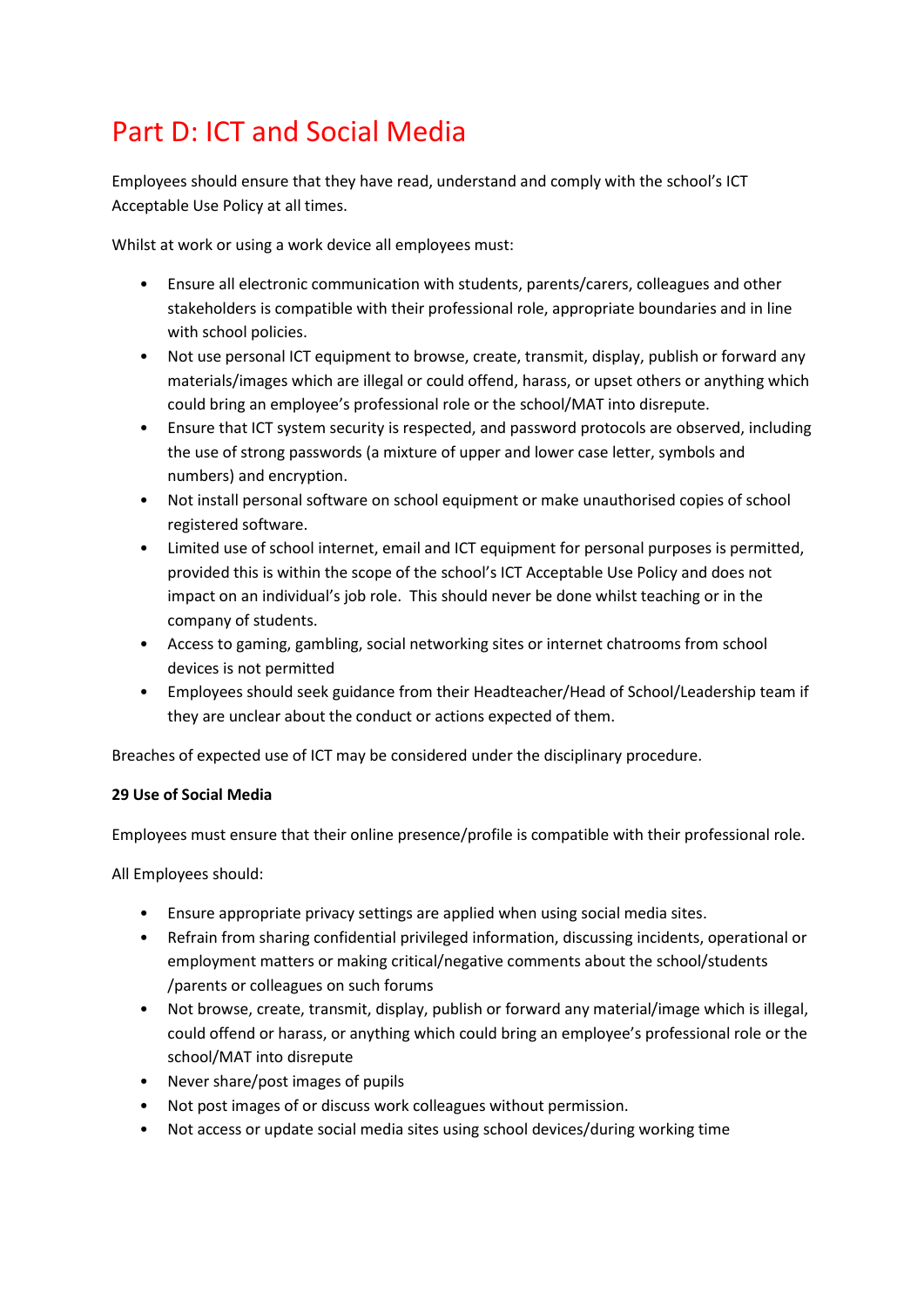School staff's social media profiles should not be available to pupils. If they have a personal profile on social media sites, they should not use their full name, as pupils may be able to find them. Staff should consider using an appropriate alternative name (e.g. first and middle name) and set public profiles to private.

Employees should not make contact with student/pupils or parents via social media accounts or have these individuals as social media 'friends' / 'contacts'. It is also recommended that employees do not have ex-pupils or their families as social media 'friends'.

Employees should seek guidance from their Headteacher/Head of School/DSL if they are unclear about the conduct or actions expected of them.

#### **30 Use of Personal Mobile Phones/Devices**

Employees are not permitted to make/receive personal calls/texts, send/receive emails or access internet/social media during work time where children are present.

Employees should ensure that mobile devices are silent at all time whilst in the classroom or where children are present. Mobile devices should not be left on display and are the responsibility of the employee.

Employees should not use their personal equipment (mobile phones/cameras/tablets) to take photos or make recordings of pupils/students.

Employees are not permitted to share their personal phone numbers with students and/or their parents/carers.

#### **31 Monitoring of Usage**

Emails, documents or browsing history on school systems should not be considered to be private and may be monitored and recorded to ensure the safety of pupils/students and ensure compliance with this policy. This monitoring will be proportionate and will take place in accordance with data protection/privacy legislation.

The school may address concerns regarding unauthorised, unacceptable or inappropriate use of ICT systems/devices or social media as a disciplinary matter.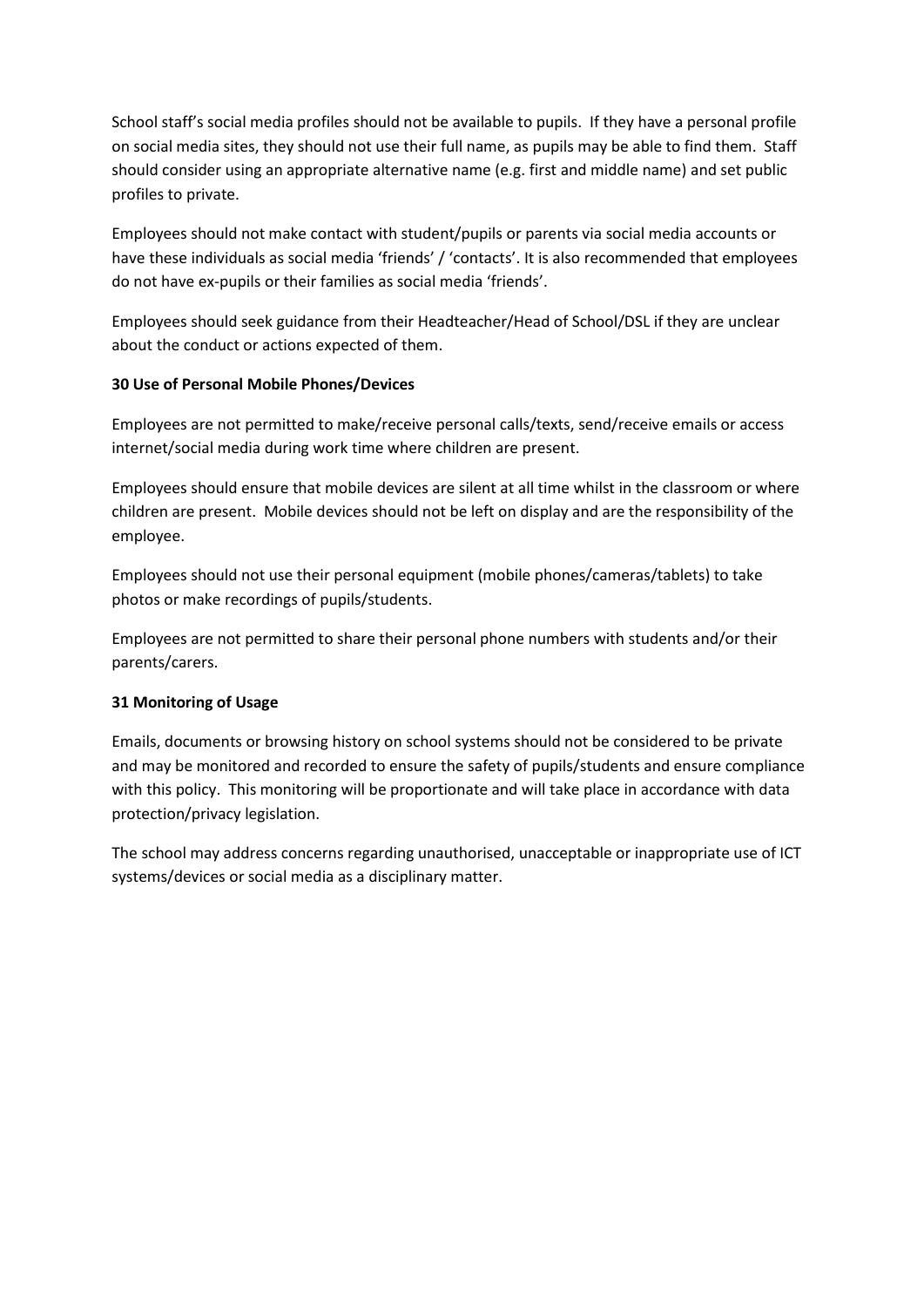## Part E: Business Conduct

#### **32 Use of Financial Resources**

The school requires employees to observe the highest standards of business/financial practice.

Employees should ensure that school/public funds with which they are entrusted are used in a responsible and lawful manner.

Employees must comply with the school's stipulated financial regulations and any other relevant policies/audit requirements.

Appropriate authorisation should be sought for any expenditure and audit trail/suitable records kept.

School monies, credit/debit cards and accounts should not be used for personal purposes.

The use of personal credit cards/accounts to purchase goods and services on behalf of the school should be avoided unless prior agreement from the Headteacher/Head of School is obtained.

All expense claims for travel and subsistence should be appropriately authorised and accompanied by receipts/proof of purchase.

Personal loyalty cards should not be used when making purchases on behalf of the school.

#### **33 Personal Use of Equipment and Resources**

Employees may not make personal use of the school's property, materials or facilities unless authorised to do so by the Headteacher/Head of School.

#### **34 Declaration of Interests**

The school recognises that employees may wish to take an active role in the local community and undertake additional personal/business activities outside of work.

In the majority of instances such activities will have no impact on their role in school. However on occasion there may be a potential conflict of interest.

Employees should therefore declare annually to the Headteacher/Head of School any financial or non-financial interests which may conflict with those of the school. Employees should also declare membership of any professional bodies/organisations which may conflict with their school role.

Should employees be in doubt about whether a conflict of interest may exist they should seek guidance from the Headteacher/Head of School.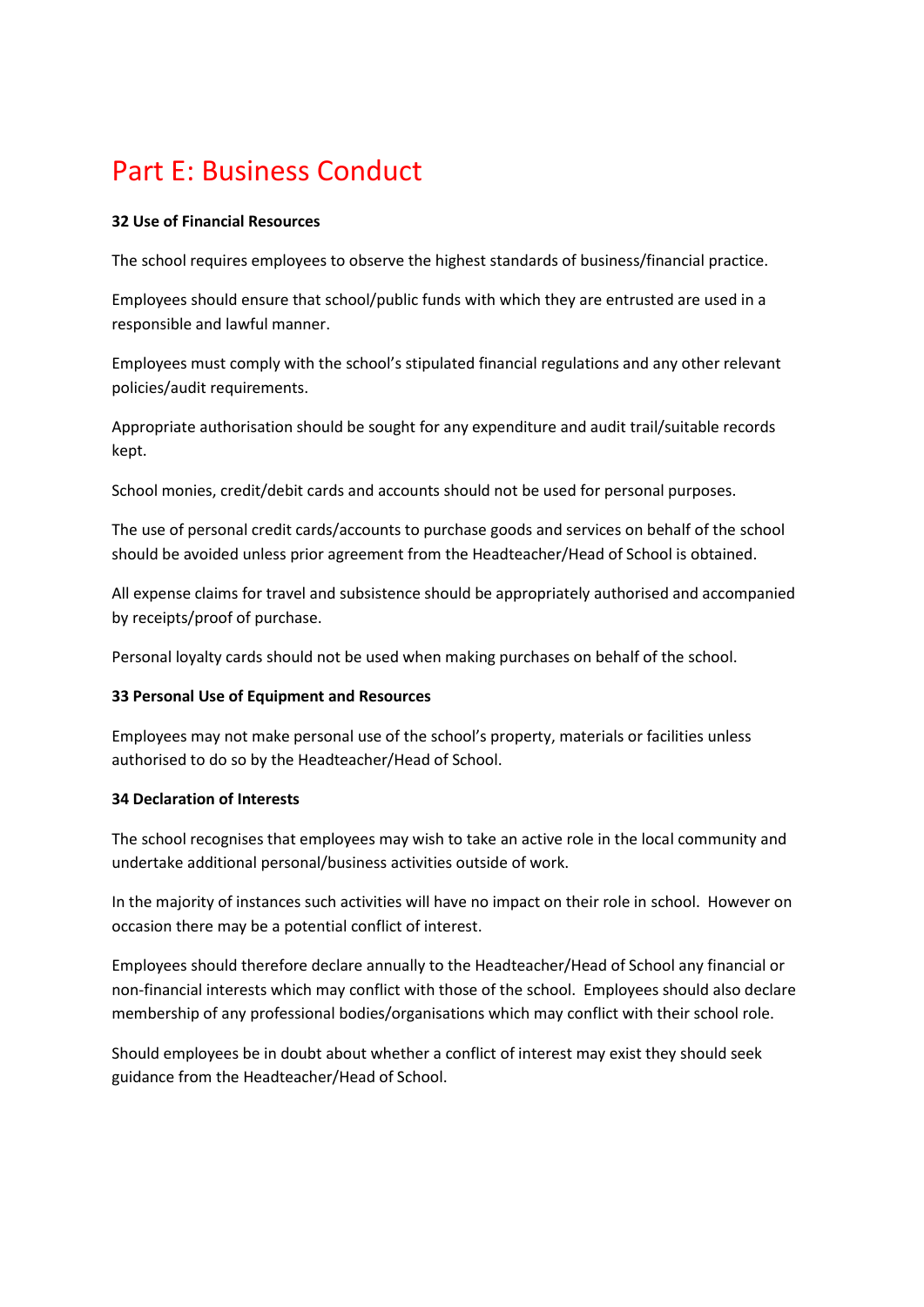#### **35 Contracting out of Services**

Employees should follow agreed school protocols for the award of contracts to external providers.

Employees should adhere to school rules regarding the separation of roles in procurement/tendering process.

In particular care should be taken to ensure competition between prospective contractors is fair and open and that all competing parties are treated equally.

Employees should ensure that preferential treatment is not shown to current/former employees or partners, close relatives or friends/associates in the award of contracts.

Employees must not accept any form of financial or other inducement which may be offered by a potential contractor. All such approaches should be reported to the Headteacher/Head of School.

Confidential information relating to the tendering process, must not be disclosed to any unauthorised party or organisation.

#### **36 Gifts and Hospitality**

Employees should not accept significant gifts from parents/carers, students, actual or potential contractors or outside suppliers which could compromise the individual or the school.

Employees should notify the Headteacher/Head of School should they receive any unsolicited gifts and return the item with a polite refusal letter to the sender. A record should be kept of all gifts which are received.

Small tokens of appreciation which have no substantial financial value (less than £25) such as presents from students at the end of term may be accepted and do not have to be declared.

Employees may only accept an offer of hospitality if there is a genuine need to do so in order to represent the school in the community. Employees should discuss any invitations with the Headteacher/Head of School (or Chair of Governors in the case of the Headteacher/Head of School).

Where the school receives sponsorship of a school activity/event, care should be taken to ensure that this does not infer that the sponsor will receive preferential treatment in any future contracting/tendering process. An employee or their partner, family member or friend may not benefit from the sponsorship.

#### **37 Appointments**

An employee should not be involved in a recruitment process or promotion decision where one of the applicants is a relative, partner or close friend.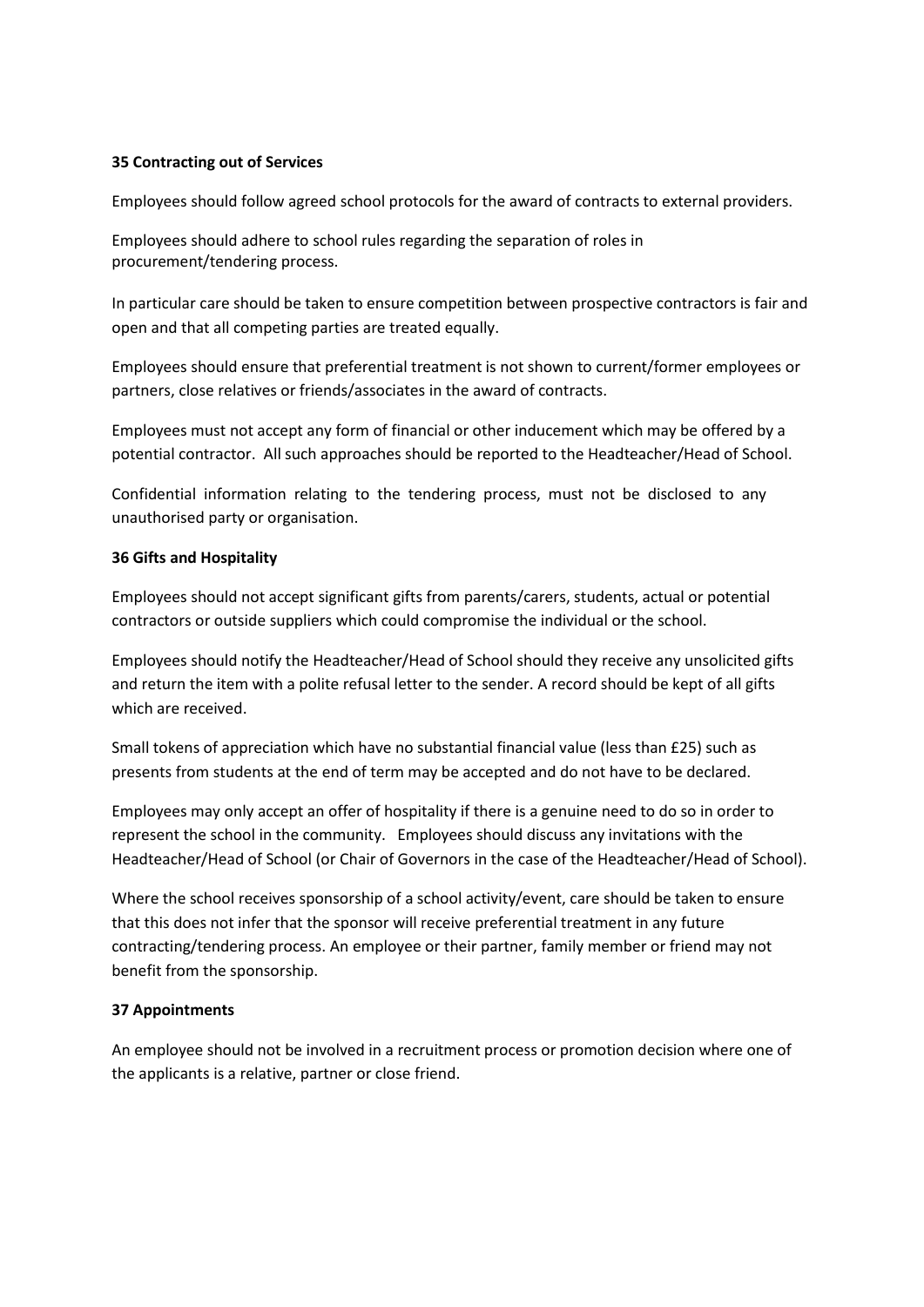#### **38 Political Activity**

Employees may engage in political activity outside of work; however, they should not allow personal /political views to interfere with their duties. Any activity should be compatible with the employee's responsibility as a role model to pupils/students.

Where an employee is involved in political activity outside of work, care must be taken to ensure that it is clear that any opinions expressed are personal and that the individual is not acting on behalf of the school.

#### **39 Intellectual Property**

Any intellectual property created by an employee during the course of their employment will be considered the property of the school, unless specific permission is granted to the employee to have ownership of such materials.